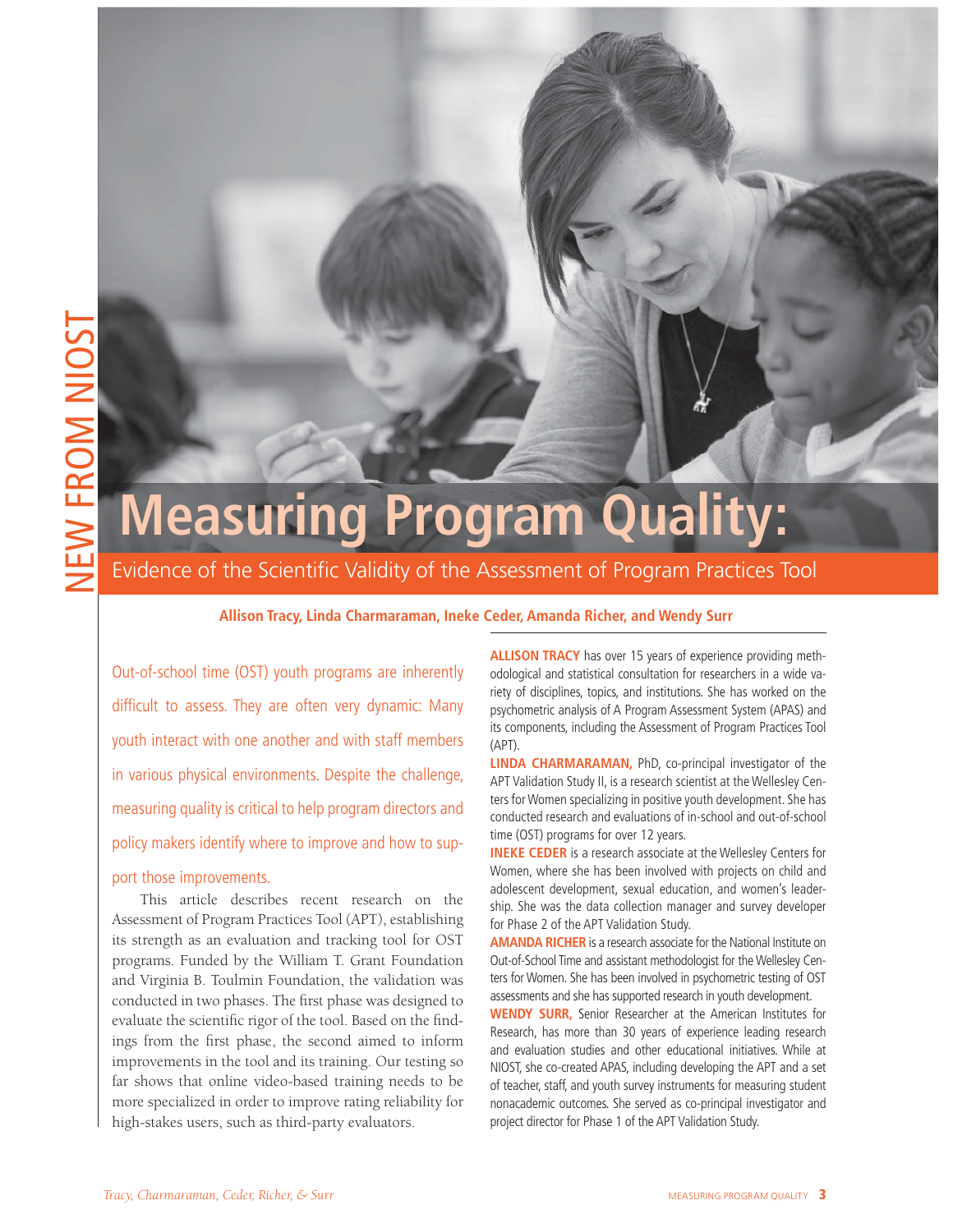#### **The Assessment of Program Practices Tool**

The APT is an observational instrument created in 2005 by Beth Miller and Wendy Surr of the National Institute on Out-of-School Time (NIOST) to measure OST *process quality:* observable aspects of a program in action. Research suggests that process quality contributes to the 21st century skills, attitudes, and behaviors youth need to be successful in school and the workplace (Miller, 2005).

The APT is one component of A Program Assessment System (APAS), an integrated quality and outcome assessment system developed by NIOST in partnership with the Massachusetts Department of Elementary and Secondary Education 21st Century Community Learning Centers (21st CCLC) initiative. Currently, the APT is used in 33 states and in Canada by over 1,500 individuals and 600 OST programs. The APT is designed to support program self-assessment and improvement efforts. Increasingly, it is also being used by external stakeholders, such as funders and sponsors of afterschool programs, to ensure that programs are implementing quality features. External observers are using the APT to assign quality levels, often as part of a quality rating and improvement system, in order to identify programs or program aspects in need of improvement.

The APT measures aspects of process quality in three key domains: supportive social environment, opportunities for engagement in learning, and program organization and structure. As shown in Table 1, these three domains have 12 subdomains called *quality areas*. The items measuring a given quality area might be drawn from different sections of the APT, which is laid out to follow specific program times: arrival, transition, homework, activity, informal, and pick-up.

Each item is rated on a 4-point scale, where 4 represents the desired practice. Detailed item-specific "anchors" define each rating point and provide observable indicators to guide scoring. Figure 1 illustrates the anchors for a *conditional* item: one that can be rated only if the condition, in this case youth misbehavior, is observed.

## **APT Validation Study Phase 1: Scientific Rigor**

In 2010, Phase I of the APT Validation Study was conducted to assess the technical properties of the tool and confirm its scientific rigor. We conducted four tests:

- **Internal consistency:** whether all items assigned to the same scale receive a high score when a program shows high quality in a given quality area; whether the items as a set can distinguish higher- and lower-quality programs
- **Test-retest stability:** whether scores are not overly sensitive to day-to-day fluctuations in quality
- **Interrater reliability:** whether two raters observing the same program on the same day give the same ratings
- **Predictive validity:** whether programs with high APT scores have better youth outcomes than programs with lower APT scores

#### **Methods**

## **Participating Programs**

We recruited 25 afterschool programs in greater Boston: 12 school-based programs, four community-based nonprofits, and nine sites affiliated with national organizations such as the YMCA and Boys & Girls Clubs of America. Almost half received 21st CCLC funding. Programs served varying age groups: elementary only, middle school only, and K–8. A diverse sample of 824 youth in grades 4–8, equally male and female, completed an online survey; slightly more than half (65 percent) were in grades 4–5.

| <b>Domain</b>                                                | <b>Quality Areas</b>                                                                                                                                     |
|--------------------------------------------------------------|----------------------------------------------------------------------------------------------------------------------------------------------------------|
| Supportive social environment                                | Welcoming and inclusive environment<br>Supportive staff-youth relationships<br>Positive peer relationships<br><b>Relationships with families</b>         |
| Program organization & structure                             | Space conducive to learning<br>Varied and flexible program offerings<br>Positive behavior guidance<br>High program activity organization                 |
| Opportunities for engagement in learning & skill<br>building | Youth autonomy and leadership<br>Youth engagement and participation<br>Quality of homework support<br>Staff practices that promote engagement & thinking |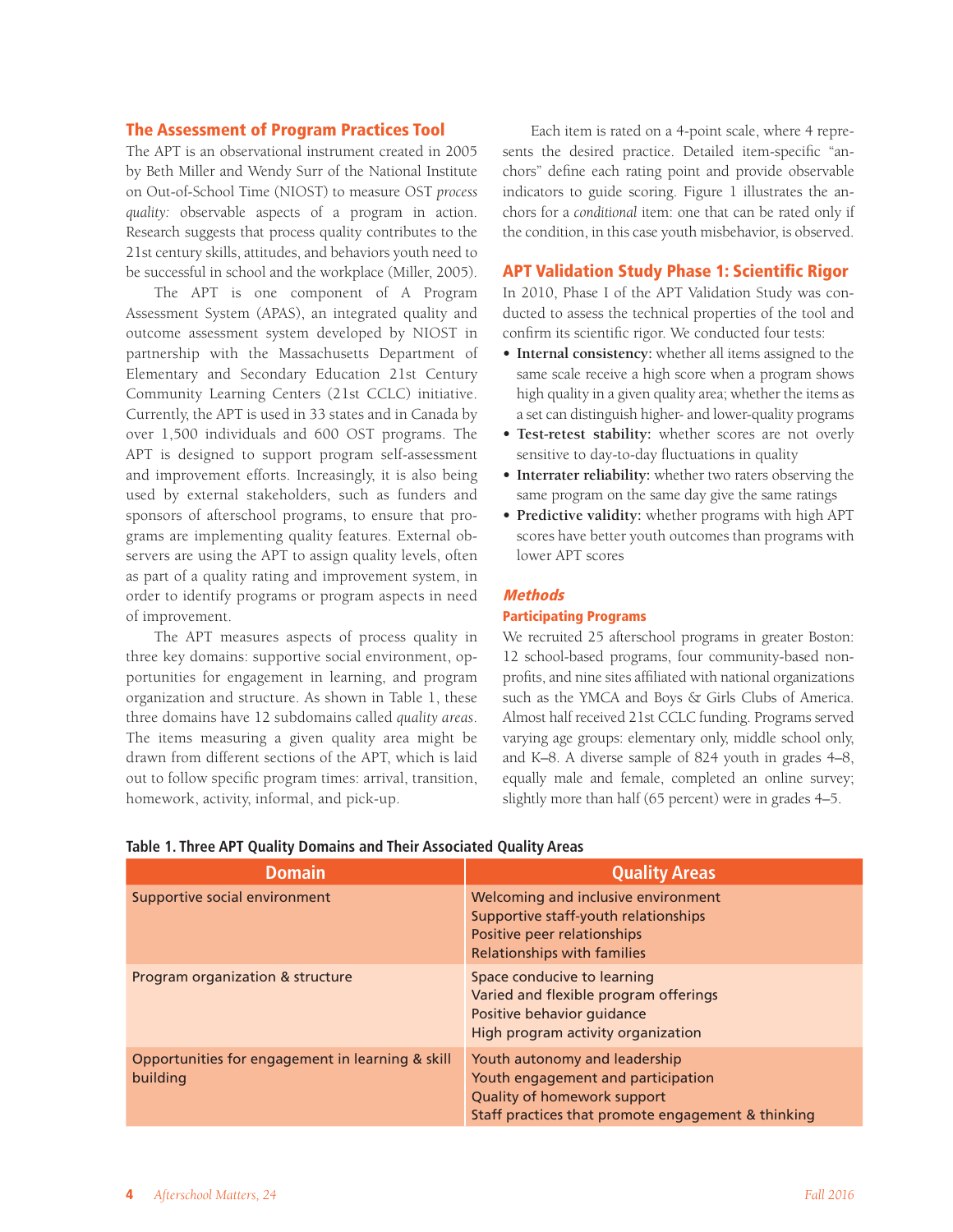|  |  |  | <b>Figure 1. Sample APT Rating Anchors</b> |
|--|--|--|--------------------------------------------|
|  |  |  |                                            |

| When youth behavior is inappropriate, staff use simple reminders to redirect behavior.                                                                                                                                                                                                  |                                                                                                                                                                                                                               |                                                                                                                                                                                        |                                                                                                                                             |  |  |  |  |
|-----------------------------------------------------------------------------------------------------------------------------------------------------------------------------------------------------------------------------------------------------------------------------------------|-------------------------------------------------------------------------------------------------------------------------------------------------------------------------------------------------------------------------------|----------------------------------------------------------------------------------------------------------------------------------------------------------------------------------------|---------------------------------------------------------------------------------------------------------------------------------------------|--|--|--|--|
|                                                                                                                                                                                                                                                                                         |                                                                                                                                                                                                                               | З                                                                                                                                                                                      | 4                                                                                                                                           |  |  |  |  |
| Staff do not use simple<br>reminders to redirect<br>behavior OR always over-<br>react to youth behavior.                                                                                                                                                                                | Staff sometimes use simple<br>reminders to redirect behavior<br>but over-react to youth<br>behavior.                                                                                                                          | <b>Staff usually use simple</b><br>reminders to redirect behavior<br>but over-react slightly to<br>vouth behavior.                                                                     | Staff always use simple<br>reminders and are always<br>calm when handling youth<br>behavior.                                                |  |  |  |  |
| <b>Example: Staff reactions</b><br>to youth behavior are not<br>instructive or constructive.<br>Staff are often visibly<br>frustrated, sarcastic, and<br>short-fused with youth;<br>e.g., saying loudly "How<br>many times do I have to tell<br>you to keep your hands to<br>yourself?" | <b>Example:</b> Staff are easily<br>frustrated by youth and<br>turn small incidents into a<br>bigger deal than necessary,<br>such as spending 10 minutes<br>explaining why youth<br>should keep their hands to<br>themselves. | <b>Example: Staff respond</b><br>to too many mild youth<br>behaviors such as reminding<br>youth to keep their hands<br>to themselves multiple times<br>while they are waiting in line. | <b>Example: Staff let</b><br>youth know what is<br>inappropriate and remind<br>them of established<br>rules and behavioral<br>expectations. |  |  |  |  |

#### **Participating Raters**

Two types of APT observers were recruited. First, an *internal* observer was selected from each participating program. These 23 internal observers (one observer oversaw three of the study programs) were direct care practitioners, site coordinators, program directors, and others with varying backgrounds and levels of experience. Next, we recruited six *external* observers who all had backgrounds in education or afterschool but were not familiar with the afterschool programs they observed and had not been trained to use the APT.

All 29 observers participated in an intensive two-day training to learn to use the APT and to follow research protocols. Training included exercises to minimize observer bias, games and exercises to increase facility with the tool, extensive practice rating DVD clips of actual programs, and a 90-minute live practice field visit.

#### **Data Collection**

One external and one internal observer were sent to each of the 25 programs for two visits two weeks apart. Internal observers studied their own site for both visits, each time paired with a different external observer. External observers studied a different site each time. During site visits, observer pairs remained together but assigned ratings separately, following a strict observation protocol. At each site, all youth in grades 4–8 were invited to complete the Survey of Afterschool Youth Outcomes-Youth (SAYO-Y) within three weeks of the first visit. The SAYO-Y, a part of APAS, is a self-report instrument that measures three key areas: youths' program experiences, their sense of competence, and their future planning and expectations. Initially developed in 2008, SAYO-Y has undergone extensive testing to confirm its consistency and validity.

#### **Analysis and Results**

Analysis of the observation ratings and the corresponding SAYO-Y scores led to five findings about the consistency, stability, reliability, and validity of the APT.

# **Finding 1: APT items can be combined to create reliable scale scores.**

The findings show that the APT items designed to measure the same quality area work together as a set to distinguish among programs with varying levels of quality and that items designed to measure one quality area are distinct from items designed to measure another quality area. Furthermore, the study found that APT items could be combined to produce an overall rating of quality.

We also established that the items in each APT section representing a specific time of day could be reliably combined into a scale score to assess the quality of, for example, homework time or activity time. This finding is particularly important for programs that opt to focus their self-assessment on particular times of the program day, rather than using the entire APT.

# **Finding 2: The APT can be used to compare programs or activities within a program.**

A rigorous tool must be able to capture different levels of quality, from very low to very high. A tool is not useful if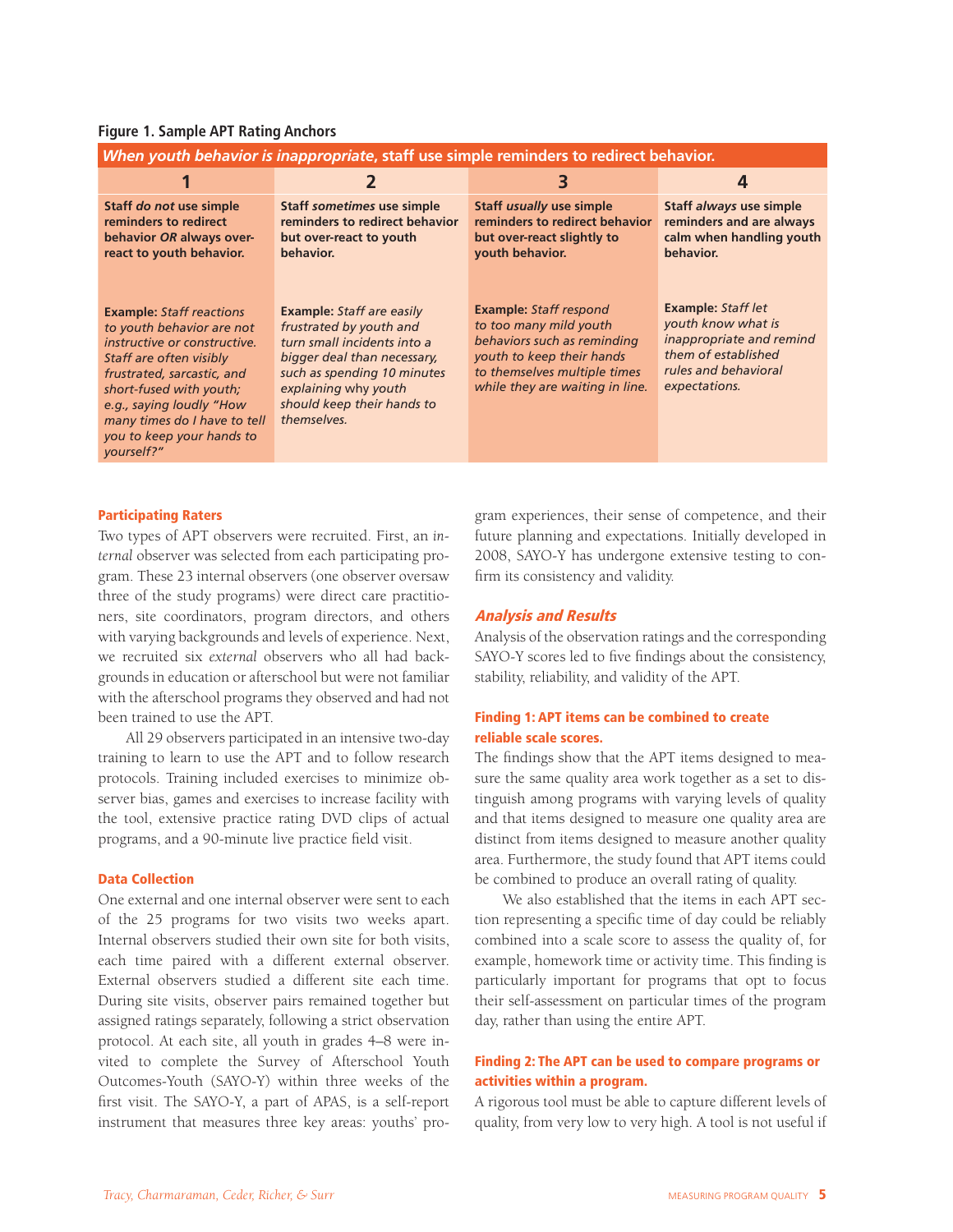it captures small distinctions among very high-quality programs but cannot distinguish between moderate- and low-quality programs. Therefore, we tested whether, among all the programs studied, scale scores ranged along the full continuum from very low to very high.

We used statistical models to examine variability in quality across sites and among activities within sites. Results show statistically significant differences in the quality of programs, confirming that the APT can be used to distinguish between one program and another either in overall quality or in specific quality areas. Scales created for specific time-of-day sections were less able to capture differences between or within programs—except for the activity time scale, whose scores captured statistically significant quality differences among activities within a site. Programs thus can use activity time scale scores for self-assessment.

## **Finding 3: APT scale scores are not overly influenced by program fluctuations.**

A quality assessment instrument must produce stable quality ratings that are not overly sensitive to day-to-day fluctuations in practices. When a program is assessed during a short time window, real change in quality is not expected to occur, so the APT scores should be similar.

When we assessed test-retest stability for individual items, quality areas, and time-of-day scales, we found that internal observers produced ratings that were stable over the short term. Observers should therefore be able to use the APT to capture aspects of quality that are stable across multiple observation days.

#### **Finding 4: Perfect interrater agreement is hard to achieve.**

A quality assessment tool must be able to produce accurate quality ratings that are free from variations due to subjective opinions and perceptions. No matter who conducts the observation, a program's quality ratings should be the same.

When we tested interrater reliability for individual APT items, findings were mixed. The average rate at which both observers assigned the exact same rating was 59 percent; the range for all raters was 21 percent to 100 percent. Few items passed statistical tests of interrater agreement. Other researchers have reported similar challenges in reaching interrater agreement for similar observational instruments (Bell et al., 2012; Hill et al., 2012).

We used a set of exploratory statistical tests to explore the extent to which differences in ratings might be due to characteristics of raters, such as their age, gender, experience, and education, or to observation conditions, such as the length or type of activity and the numbers of staff and youth present. We found that agreement was harder to attain in observations of sports and active games. This finding is not surprising: These activities can be fast moving and cover large spaces, so that observers could have trouble hearing and seeing interactions.

Though internal and external raters often disagreed, internal raters were consistent in their ratings of their own programs over time. Use of the APT as a selfassessment for program improvement therefore appears warranted. However, comparison of one program with another by external raters, especially when stakes are high, may require more training to produce better rating agreement.

# **Finding 5: The APT measures program aspects that are directly related to youth outcomes.**

Those interested in assessing program quality want to be confident that the quality areas being measured are important to youth experiences and outcomes. To examine the concurrent and predictive validity of the APT, we analyzed the relationships between the quality areas and youth responses to the SAYO-Y. Results show many associations between APT ratings and youths' program experiences, as summarized in Table 2. For instance, youth perceptions of having a supportive adult show numerous connections with APT ratings. Associations between APT ratings and youths' attitudes and beliefs are even more prevalent and strong; the strongest correlation is between youths' sense of competence as learners and several APT quality areas.

## **Revisions**

Based on the item-level results, some APT items were dropped or revised, and newly revised items and their anchors were piloted. These improvements were incorporated into the instrument for Phase 2 of the APT Validation Study.

## **APT Validation Study Phase 2: Training**

Phase 1 findings suggest that, although individual raters are consistent over time, they do not always agree with other raters. Researchers have had the same result with similar observational instruments (Hoyt & Kerns, 1999; Lumley & McNamara, 1993).

Growing interest in use of the APT for high-stakes purposes, such as quality rating and improvement systems, led to interest in enhancing interrater reliability. Training and practice have been found to increase rater scoring accuracy (Hoyt & Kerns, 1999; Knoch, Read, &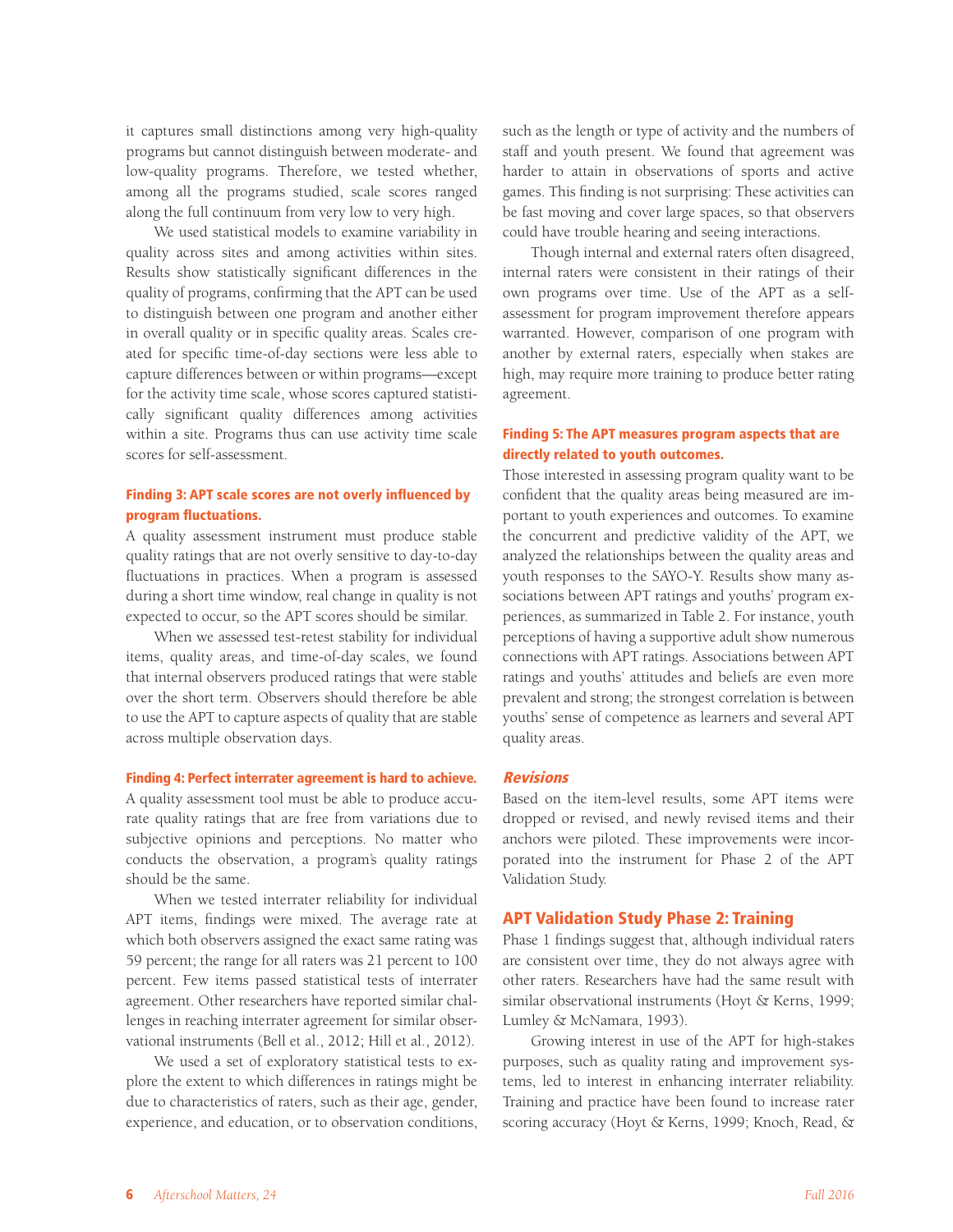**Table 2. Relationships Between APT Quality Area Scores and SAYO-Y Scale Scores**

|                                       | <b>SAYO-Y PROGRAM EXPERIENCES</b> |                           |                         |                            | <b>SAYO-Y ATTITUDES AND BELIEFS</b> |                                                     |                                    |                        |                        |
|---------------------------------------|-----------------------------------|---------------------------|-------------------------|----------------------------|-------------------------------------|-----------------------------------------------------|------------------------------------|------------------------|------------------------|
| <b>APT Quality Areas</b>              | Supportive Social<br>Environment  | Enjoyment &<br>Engagement | Choice<br>Autonomy<br>⊗ | Environment<br>Challenging | Supportive Adult                    | Sense of<br>Competence<br>Learner<br>9S<br>$\omega$ | Socially<br>Sense of<br>Competence | <b>Future Planning</b> | Expectations<br>Future |
| Welcoming environment                 |                                   |                           |                         |                            |                                     |                                                     |                                    |                        |                        |
| Supportive staff-youth<br>relations   |                                   |                           |                         |                            |                                     |                                                     |                                    |                        |                        |
| Positive peer relations               |                                   |                           |                         |                            |                                     |                                                     |                                    |                        |                        |
| Space conducive to<br>learning        |                                   |                           |                         |                            |                                     |                                                     |                                    |                        |                        |
| Varied & flexible<br>program          |                                   |                           |                         |                            |                                     |                                                     |                                    |                        |                        |
| Behavior guidance                     |                                   |                           |                         |                            |                                     |                                                     |                                    |                        |                        |
| High program activity<br>organization |                                   |                           |                         |                            |                                     |                                                     |                                    |                        |                        |
| Youth autonomy &<br>leadership        |                                   |                           |                         |                            |                                     |                                                     |                                    |                        |                        |
| Youth engagement                      |                                   |                           |                         |                            |                                     |                                                     |                                    |                        |                        |
| Quality of homework<br>support        |                                   |                           |                         |                            |                                     |                                                     |                                    |                        |                        |
| Promotion of thinking &<br>engagement |                                   |                           |                         |                            |                                     |                                                     |                                    |                        |                        |

Note: Dark shading signifies a very strong relationship (correlation of .50 or greater) and lighter shading signifies a strong relationship (correlations between .30 and .50).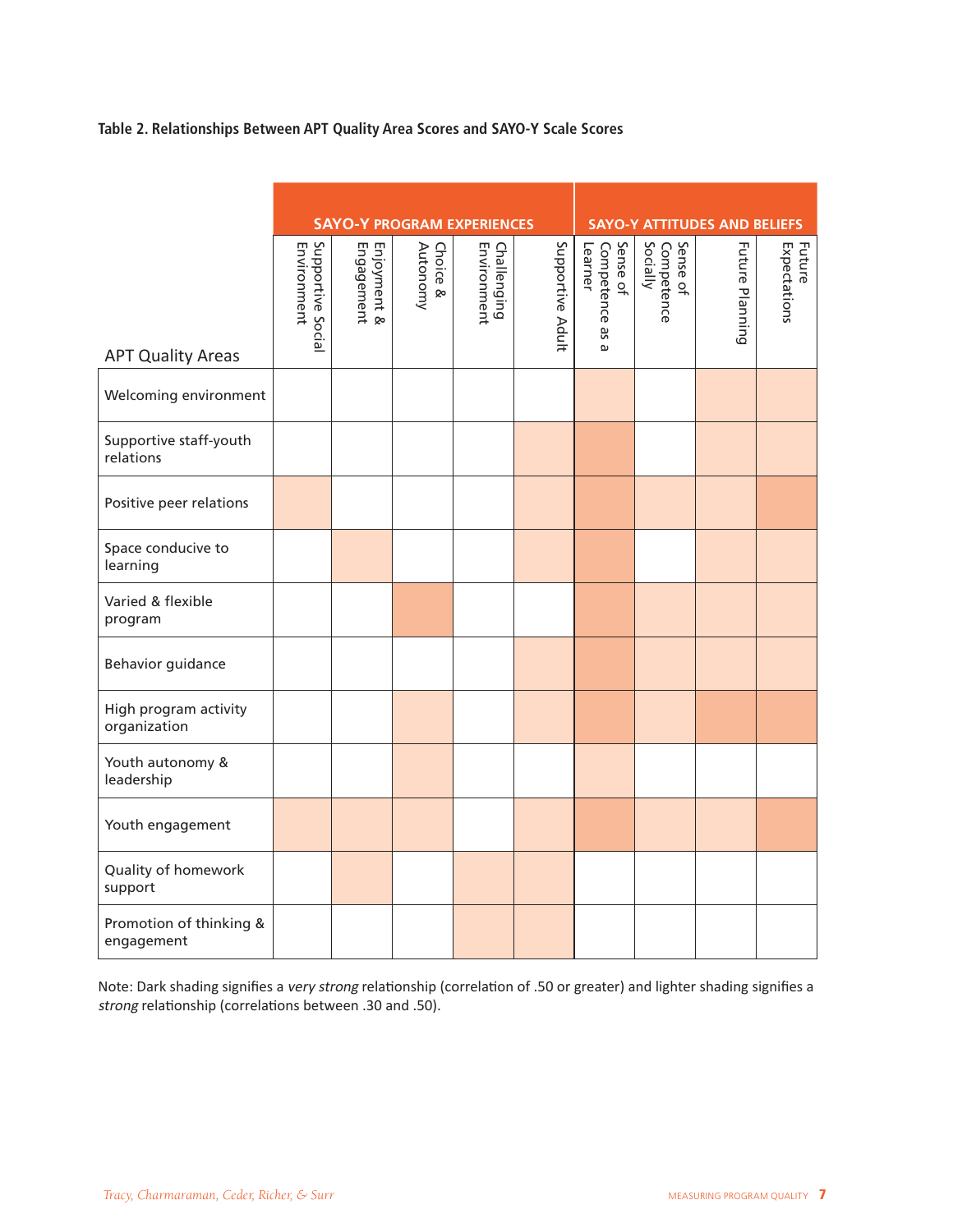von Randow, 2007; Schlientz, Riley-Tillman, Briesch, Walcott, & Chafouleas, 2009). We therefore developed an enhanced APT training with three components:

- 1. The comprehensive APT Anchors Guide, which offers scoring criteria for each item (see Figure 1)
- 2. Master-scored online practice video clips with detailed rationales for the assigned scores
- 3. Advanced in-person training
- 4. Targeted feedback with recommendations for additional practice

Strict use of the APT Anchors Guide was intended to focus observers solely on the observable behavior of staff and youth. Enhanced training, including the video clips, was designed to minimize subjective interpretation and discrepancies among raters. Our primary research question was, "Do trainees who undergo APT training and practice improve in the accuracy of their APT ratings?"

#### **Methods**

## **Participating Trainees**

We identified a sample of APT trainees to reflect the expected profile of likely APT raters with respect to geography, prior experience, age, and familiarity with APT. Our sample of 39 trainees was drawn from the New England area and from the South. The sample was 69 percent female and 59 percent White, 26 percent Black, and 15 percent non-Black minority. Twenty-six percent of trainees were under 30 years old, 36 percent between 30 and 40, 23 percent between 41 and 50, and 15 percent older than 50. The majority had experience with programs for elementary and middle school youth. Only 38 percent of trainees reported that they had ever used the APT Anchors Guide.

In order to evaluate the reliability training, we asked the trainees to complete four video-rating exams: one at baseline and one after each major component of the

training, as shown in Figure 2. Using ratings by master raters ("master scores") as a reference, we examined the results to see whether trainees improved in the accuracy of their ratings and, if so, at what points in the training and for which APT sections or scales.

We chose to use video clips rather than live practice opportunities for training in order to ensure that the focus of the observation was consistent across raters. In live observations, the 360-degree view of the environment means that two observers may pay attention to different activities and therefore rate different sets of staff and youth. For training purposes, we needed to narrow the field of focus in order to draw trainees' attention to specific instances that they could map onto the anchors for each item. Furthermore, using video clips enabled us to define accuracy as the match between trainee ratings and master scores, as opposed to the less precise method we used in Phase 1, where agreement between two raters served as a proxy for accuracy.

#### **Training Components**

The enhanced training, as outlined above, had three major components.

**APT Anchors Guide.** A key aspect of training was providing the comprehensive Anchors Guide in order to build raters' familiarity with and use of the anchors.

**Master-Scored Videos.** To create video clips for use in the study we selected eight New England afterschool programs, based on considerations such as size, type, location, ages served, and race/ethnicity of youth served. To capture a variety of program practices, these programs were videotaped over four days. Each recording was subdivided into a number of shorter clips, organized by the time-of-day sections of the APT. The 350 resulting video clips ranged in length from one minute to 20 minutes. Each clip was reviewed by up to four master raters who



#### **Figure 2. Trainee Exams and Training Components**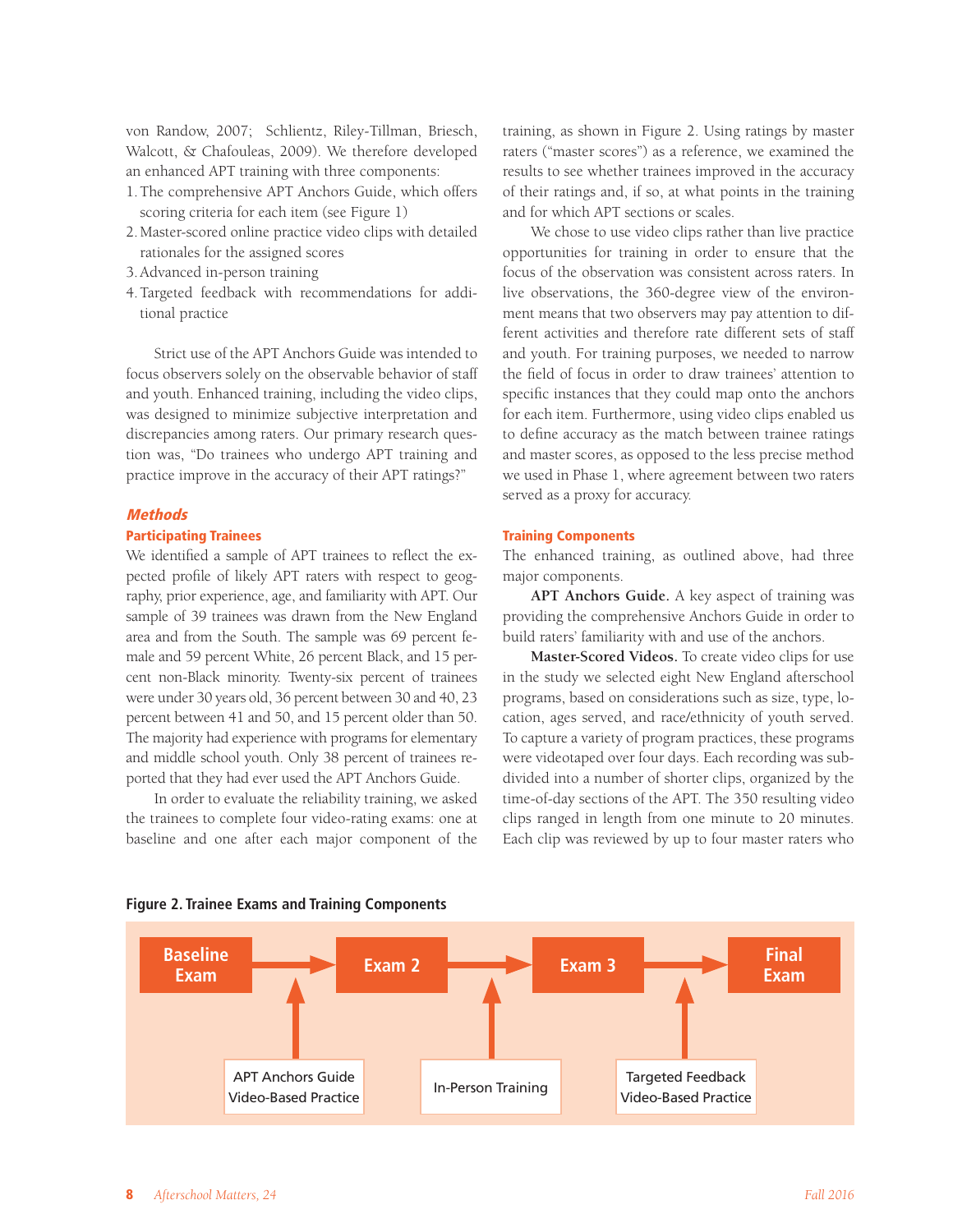had extensive experience in afterschool and were familiar with the APT. Clips were considered for inclusion in APT exams and practice modules if the audio and video quality was good and if agreement among master scorers was high. Furthermore, the clips represented various anchors and conditional items (for example, "if there is youth misbehavior").

Each APT practice module and exam included one clip from each APT time-of-day section. All were approximately one hour long; included only one clip from any one of the eight recorded programs; and offered a good representation of low-, medium-, and high-scoring clips. Following each time-of-day video clip, the online program displayed the relevant APT items, with their lowest and highest scores, and trainees rated the video clip on each of the items in that APT section. Immediately afterward, the master score and the reasoning behind that rating were displayed. In practice modules, trainees could go back to review the video clips after seeing the master scores. The exams did not offer this option.

**In-Person Training.** After rating the videos, trainees participated in a six-hour in-person APT training event. Two highly experienced APT lead trainers focused the inperson training on the 15 APT items on which trainees had the lowest rates of agreement with master scores in the exams. The trainers used video clips from the exams to demonstrate common sources of ambiguity, such as interactions that fell between a rating of 2 and 3. Smalland whole-group discussions enabled the trainers to open a dialogue so trainees could come to a collective conclusion about the evidence supporting the master score. Agreeing about the evidence is a key step in improving accuracy.

**Targeted Feedback and Additional Practice.** After the in-person training and its exam, trainees were offered feedback recommending that they complete additional practice modules in the area in which they scored lowest.

#### **Data Collection**

The primarily data collection instruments were video exams, one at baseline and one each after receipt of the APT Anchors Guide, after the in-person training, and after the targeted feedback. The final exam took place within three weeks of the in-person training. It included a qualitative process evaluation asking trainees about their experience with the training materials and their level of confidence in assigning APT ratings.

#### **Analysis and Results**

Between the baseline exam and exam 2, we asked trainees to rate at least one of the two practice clips for each APT time-of-day section, aiming for six practice clips. They rated an average of 4.6 clips. Between exams 3 and 4, participants rated an average of 2.15 clips out of the recommended four. Trainees reported varying levels of use of the APT Anchors Guide: 64 percent said they used it always, 31 percent some of the time, and 5 percent rarely. Participants who were White, female, older, or from the South completed more practice modules and referred more often to the guide.

Across all four exams, 53 percent of the trainees' ratings matched the master scores exactly. Trainees were more likely to match the master scores when scores were at the high or low end of the rating scale and when the youth in the clip were in middle school rather than elementary school. White and non-Black minority trainees were more likely to match the master score than were Black trainees. In several time-of-day sections, trainees had more matches when the clips were shorter; only in the homework section did longer clips yield more matches. In the open-ended evaluations, a high percentage of trainees recommended using shorter video clips. The reasons they gave were attention span limits for videos, issues with narrow camera angles and audio quality, and a preference for focusing on a limited program snapshot.

In order to test the hypothesis that training would improve in the match between trainee ratings and master scores, we examined the results of exams 2–4. To do so, we made statistical adjustments to compensate for differences among the exams in such characteristics as the total quality score of all the clips, clip duration, and participant age group. We also adjusted for lack of compliance with the exam protocol, as when trainees cut the clip short rather than viewing to the end. This analysis resulted in four significant findings.

# **Finding 6: Video practice shows promise as effective training mode.**

The process of rating practice videos using the APT Anchors Guide and receiving immediate feedback on the rationale for the master scores led to significant improvement in trainees' rate of agreement with master scores, from an average of 49 percent on the baseline exam to an average of 52 percent on the second exam. One trainee noted in the qualitative process evaluation, "I have become more discrete in my ratings, and am much more comfortable using the anchors as a guide when providing evidence for why I rated a certain way."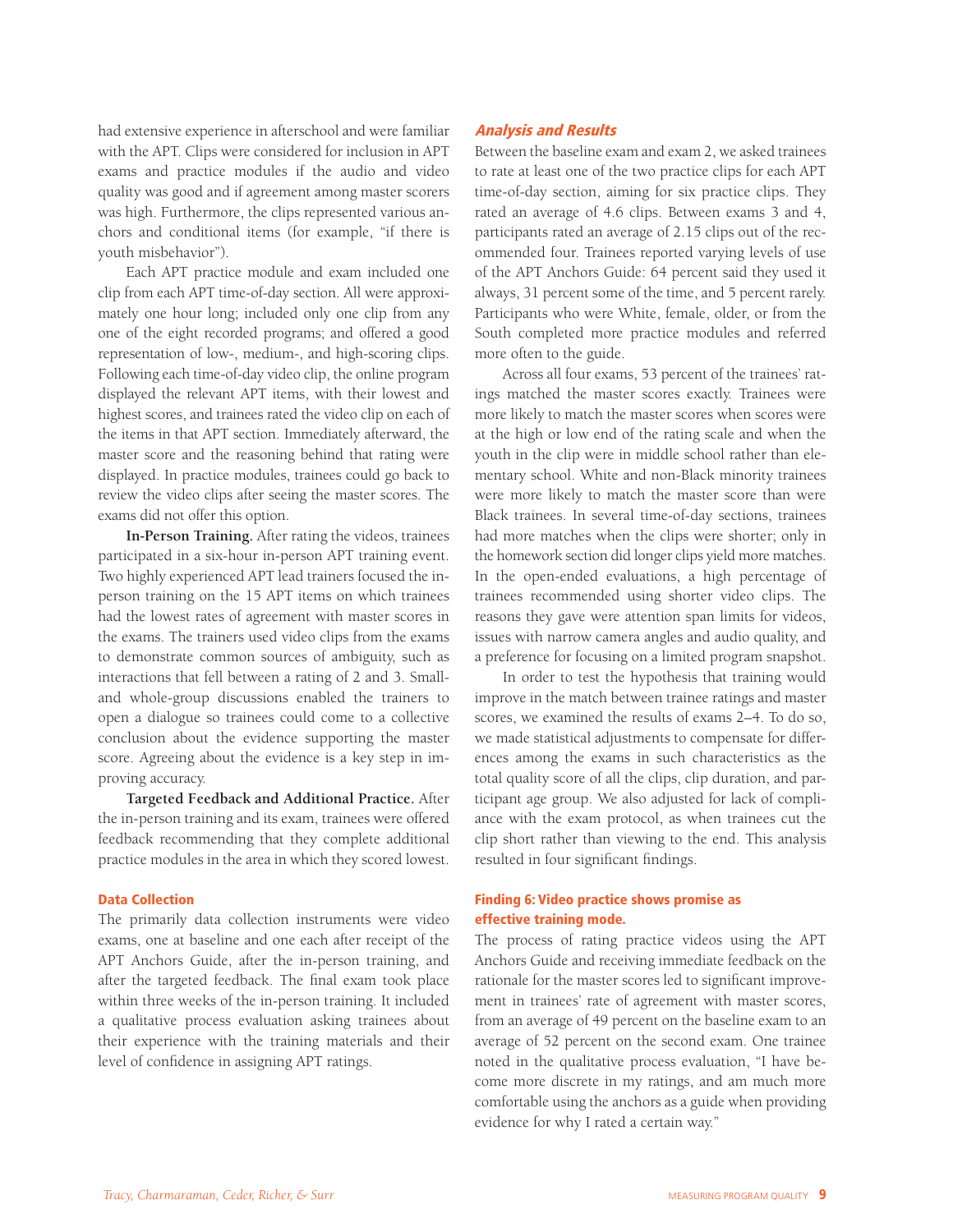# **Finding 7: The in-person training did not improve average rating accuracy.**

Exam 3, administered after the in-person training, showed a significant overall decline in trainees' rate of agreement with master scores, by an average of 6 percentage points. However, 16 of the 39 participants did

not decline, and eight improved by 6 or more percentage points. Two participants experienced strong gains of 15 and 19 percentage points.

We sought but did not find characteristics that distinguished trainees who improved from those whose scores declined. However, participants' comments may shed some light. Many participants said that they found the in-person training helpful because they could

ask questions and share insights with others. However, some participants did not find that the training improved their accuracy.

## **Finding 8: Targeted feedback and additional video practice did not further improve scores.**

The final exam, administered after recommendations for targeted practice after exam 3, did not yield significant improvement in trainees' agreement with master scores. Analysis of changes in scores for time-of-day sections of the APT yielded similar results, with the greatest improvement emerging between the baseline and exam 2, after the video training. Trainees may have experienced a plateau effect, even though the highest rate of agreement with master scores on exam 3 was only 66 percent. Another explanation could be burn-out due to the heavy demands the study made on participants.

# **Finding 9: High-priority APT quality areas showed the most improvement.**

Four of the APT program quality areas showed improvement in ratings: supportive staff-youth relations, positive peer relations, behavioral guidance, and high program activity organization. In all four areas, average trainee scores showed considerable improvement from baseline to exam 2, ranging from 8 percentage points for behavioral guidance to 20 percentage points for positive peer relations. Three of the four quality areas showed improvement in accuracy across the full training experience, from baseline to exam 4. The fourth area, supportive staff-youth relations, showed an average decline

We found a promising pattern of improved scores after trainees were exposed to the APT Anchors Guide and engaged in video-based practice.

in accuracy of 3 percent, with a particularly pronounced decline of 19 percentage points between exams 3 and 4. However, between those two exams, the individuals whose scores improved had relatively low average scores of 45 percent at exam 3 while those whose scores declined had higher average scores of 55 percent. Targeted

> feedback seems to have improved the scores of trainees who struggled to rate the staff-youth relations items accurately.

> Average scores in the quality area of behavioral guidance were particularly volatile. After improving by 8 percentage points at exam 2, they fell by 23 percentage points at exam 3 and then rebounded to improve by 21 percentage points at exam 4. In the post-study survey, trainees fre-

quently said that they disagreed with the master scores for behavioral guidance items. One trainee noted:

I think also I may disagree with some of the [master] scores in general. Although I understand we need to use the [master scores] as our guide, ... [w]hat the raters sometimes scored as inappropriate or disruptive behavior I felt was kids being kids.

Cultural differences in the interpretation of such factors as child behavior may have been responsible for some of the discrepancy in agreement scores among trainees from different racial and ethnic backgrounds.

# **Limitations, Implications, and Next Steps**

We found a promising pattern of improved scores after trainees were exposed to the APT Anchors Guide and engaged in video-based practice. These findings suggest that future reliability trainings should focus on increasing familiarity with and expert knowledge of the guide. Ample opportunities for video practice should focus on improving accuracy by emphasizing links among ratings, particular events in the clips, and corresponding anchors.

This study has revealed that some APT items are more open to cultural-specific interpretations than others and that some videos are more ambiguous than others. Point of view is a key aspect of observational research, so there must be room for people from different cultural backgrounds to pose alternative interpretations of behaviors and to have different views of what constitutes lowquality and high-quality social interaction. We are